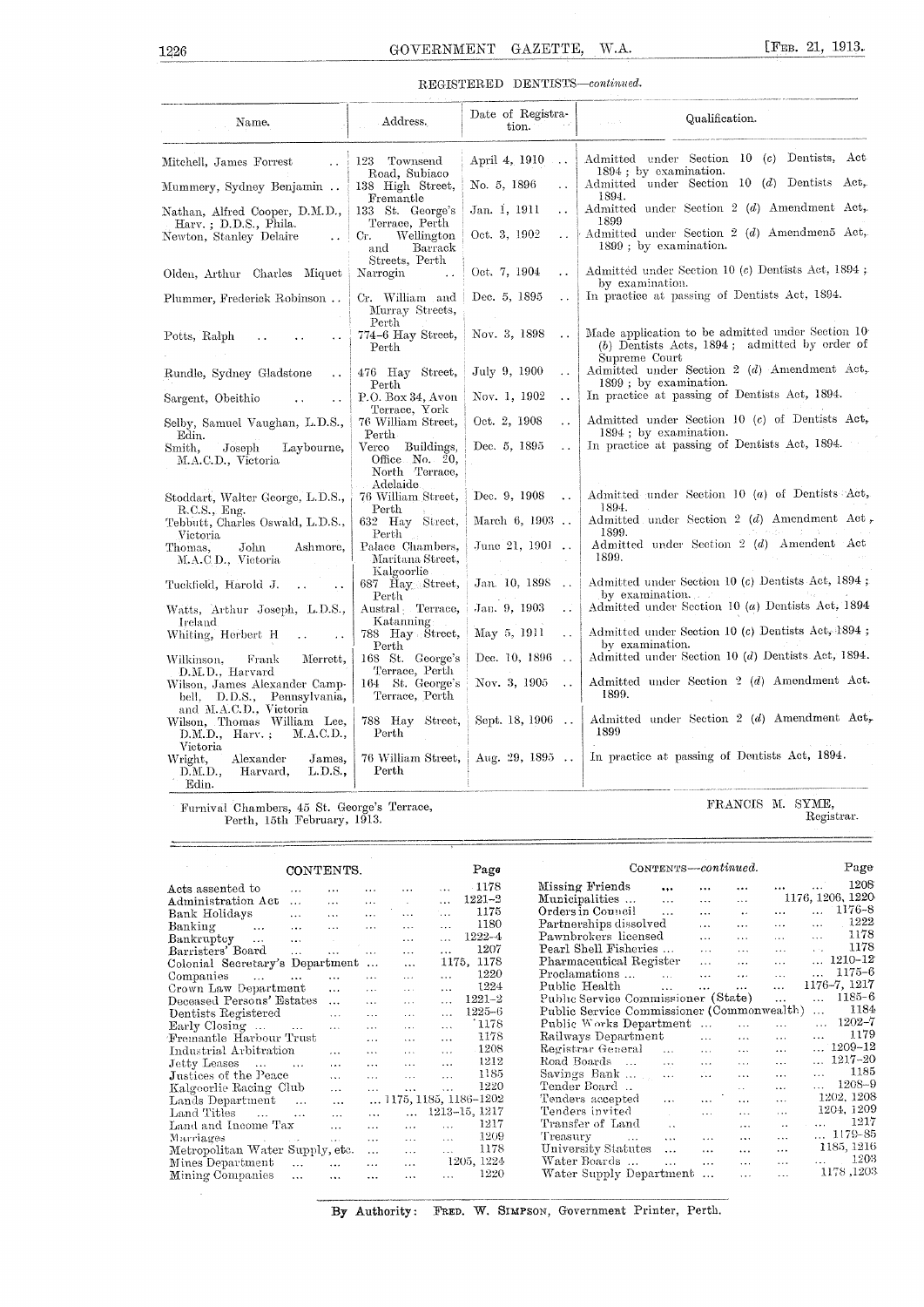

## Government Gazette

## PERTH, FRIDAY, 21 FEBRUARY 1913 No. 11

© STATE OF WESTERN AUSTRALIA

## **CONTENTS**

Acts assented to Administration Act Bank Holidays Banking Bankruptcy Barristers' Board Colonial Secretary's Department Companies Crown Law Department Deceased Person's Estates Dentists registered Early Closing Fremantle Harbour Trust Industrial Arbitration Jetty Leases Justices of the Peace Kalgoorlie Racing Club Lands Department Land Titles Land and Income Tax Marriages Metropolitan Water Supply, etc. Mines Department Mining Companies Missing Friends Municipalities Orders in Council Partnerships dissolved Pawnbrokers licensed Pearl Shell Fisheries Pharmaceutical Register Proclamations Public Health Public Service Commissioner (State) Public Service Commissioner (Commonwealth) Public Works Department Railways Department Registrar General Road Boards Savings Bank Tender Board